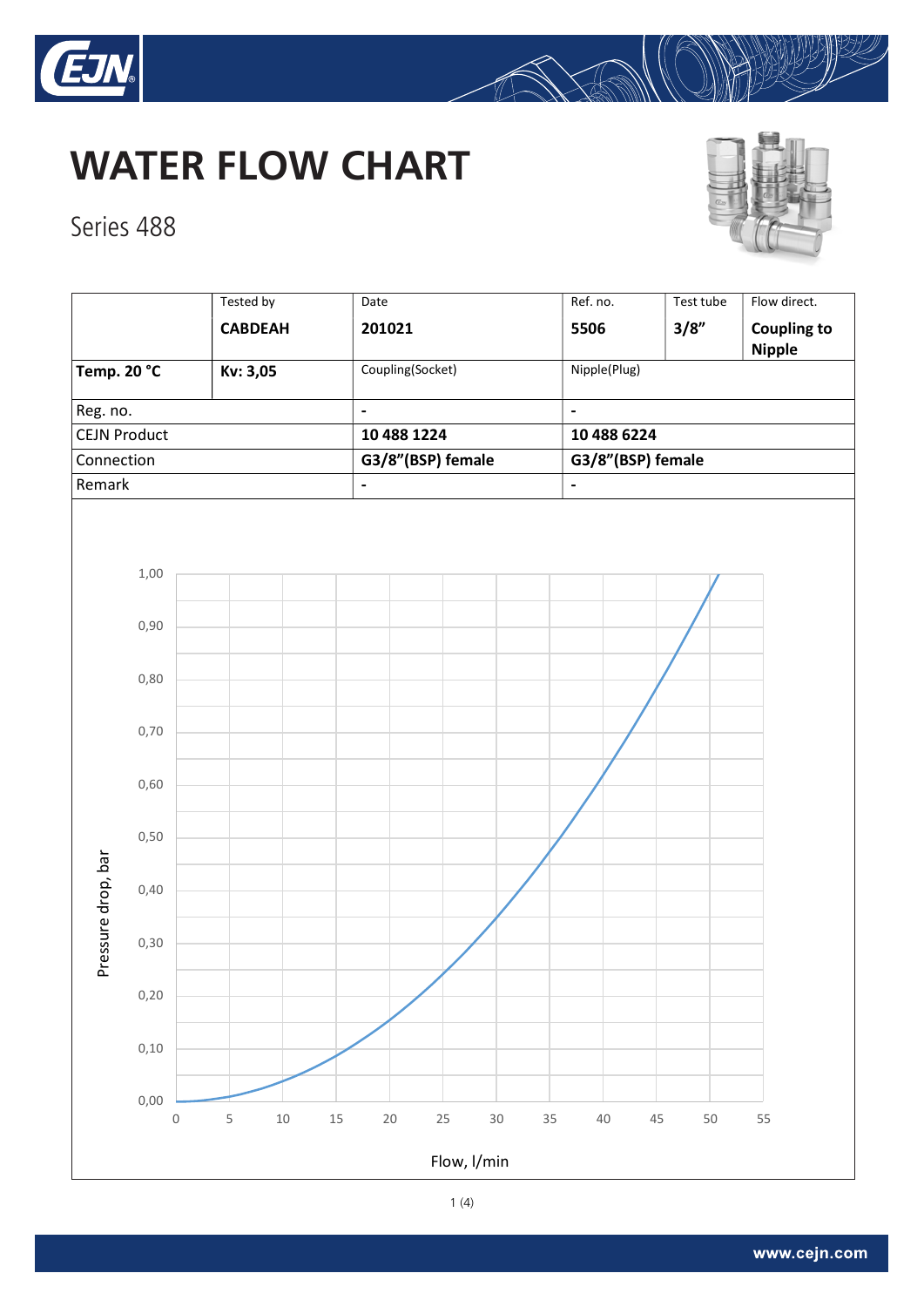

## **WATER FLOW CHART**



Series 488

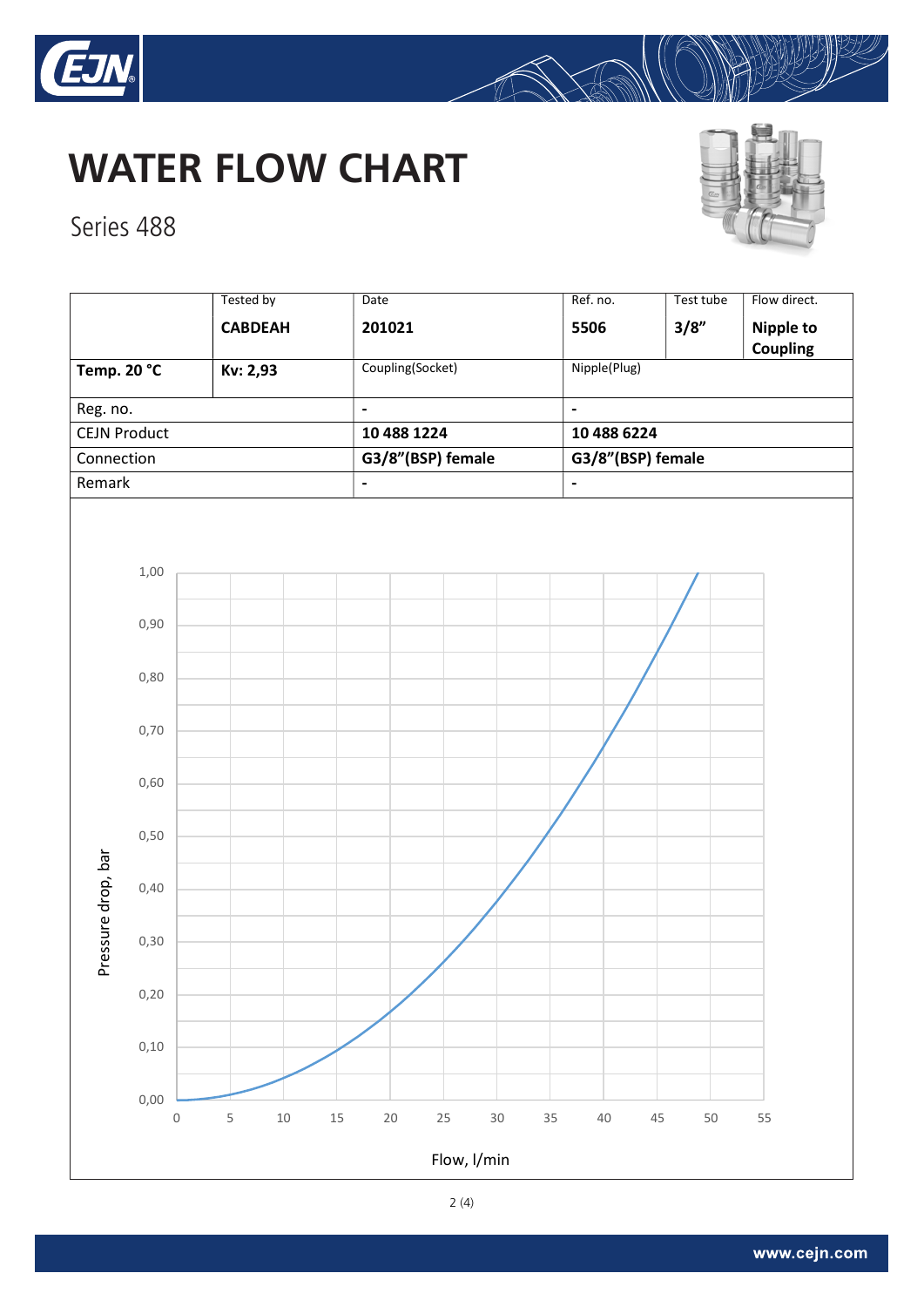

## **WATER FLOW CHART**



Series 488



A

3(4)